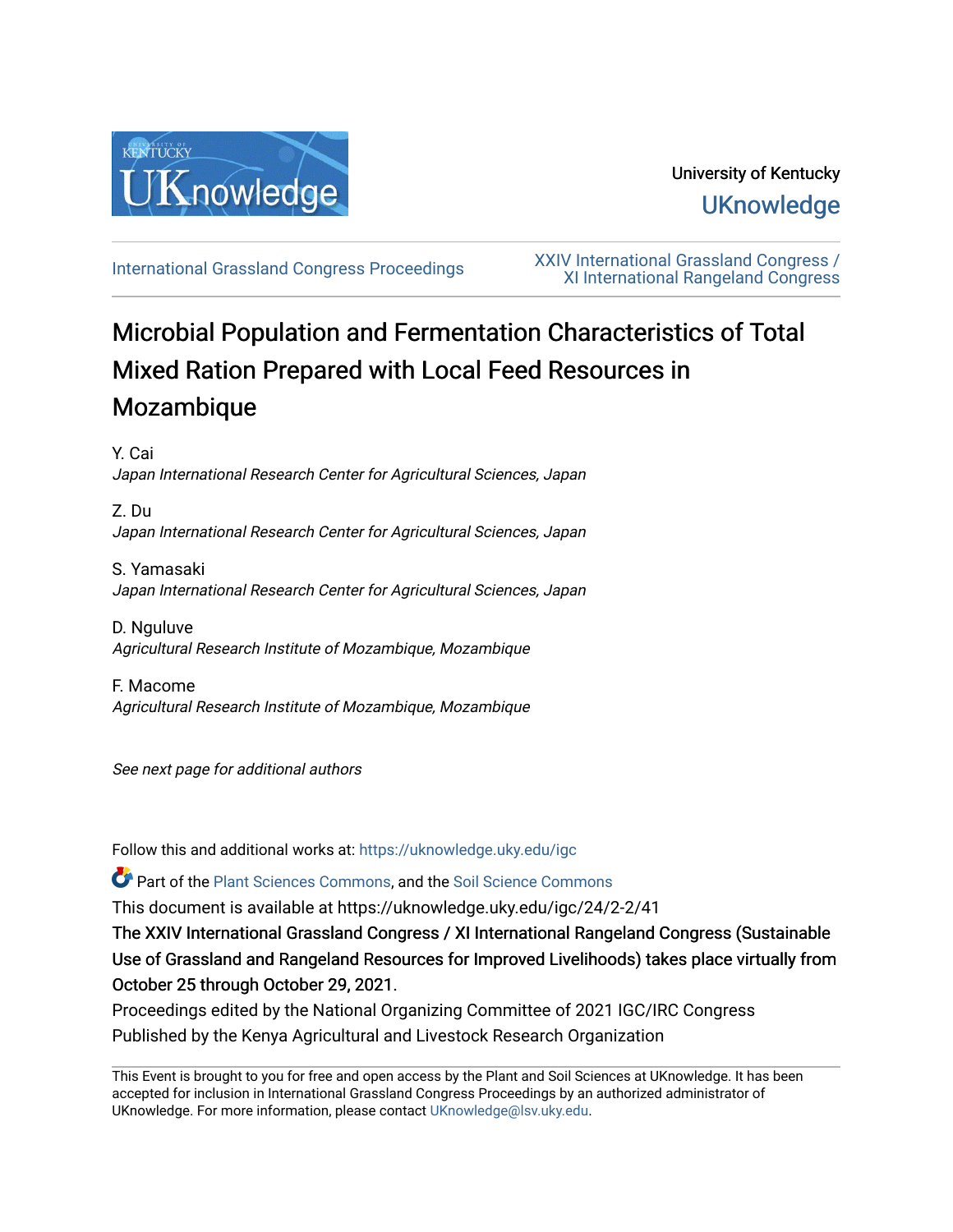### Presenter Information

Y. Cai, Z. Du, S. Yamasaki, D. Nguluve, F. Macome, and T. Oya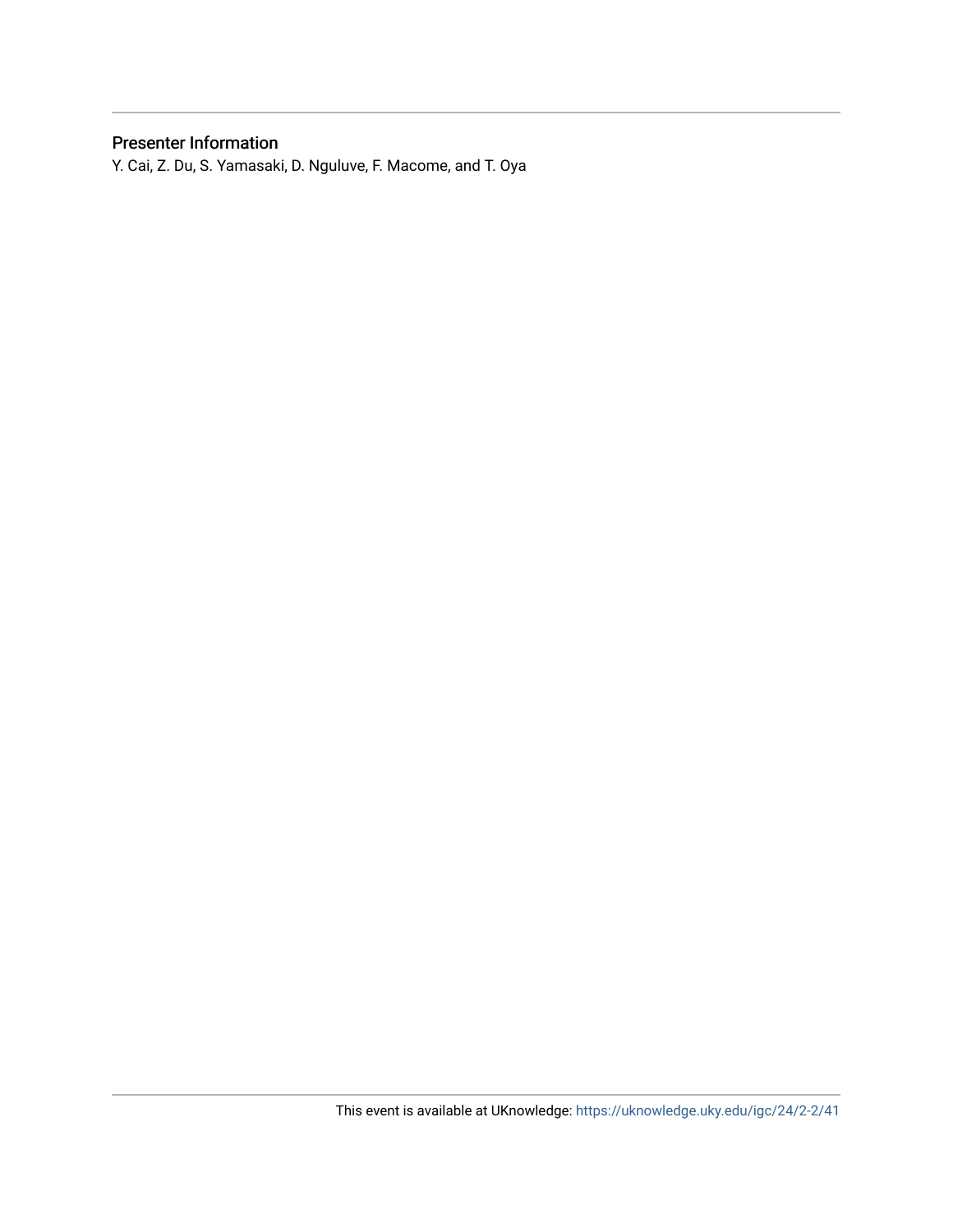## Microbial population and fermentation characteristics of total mixed ration prepared with local feed resources in Mozambique

Cai, Y\*; Du, Z\*,†; Yamasaki, S\*; Nguluve, D<sup>‡</sup>; Macome, F<sup>‡</sup>; Oya, T\*

\* Japan International Research Center for Agricultural Sciences (JIRCAS), Tsukuba, Ibaraki, Japan; † College of Grassland Science and Technology, China Agricultural University, Beijing, PR China; ‡ Agricultural Research Institute of Mozambique, Matola, Mozambique

**Key words:** Fermentation quality; Local feed resource; Total mixed ration

#### **Abstract**

To effectively utilize locally available feed resources for dairy cattle in Africa, fermented total mixed ration (TMR) was prepared using Napier grass, corn meal, wheat bran, formula feed, and mineral and vitamin mix. The fermentation quality of TMR were analyzed after 14 days of ensiling. Before ensiling, aerobic bacteria were the dominant bacteria, after ensiling, lactic acid bacteria counts increased rapidly and became the dominant bacteria in TMR. After 14 days of ensiling, aerobic bacteria, coliform bacteria, yeasts, and molds showed lower  $(P < 0.05)$  counts in TMR than those before ensiling. The dry matter (DM) of TMR was adjusted to 45.50%, their crude protein and neutral detergent fiber contents were approximately 11.48, and 55.25% of DM, respectively. After 14 days of ensiling, TMR fermented to a good quality, the pH was reduced to 3.90; the lactic acid and ammonia nitrogen contents were 1.01 and 0.31% of FM, respectively; the propionic acid and butyric acid were too low to detect. The results confirm that fermented TMR prepared with local feed resources can attain a good quality in Africa.

#### **Introduction**

The principal constraint on livestock production in African dairy farms is feed shortage, in terms of both quantity and quality. Napier grass (*Pennisetum purpureum* Schum.) is a particularly important forage used in the feed of dairy cattle on large- and small-scale farms in Africa (Kebede et al. 2018) due to its perennial vegetative cycle, drought tolerance, rapid regrowth, and high dry matter (DM) yield. Traditional livestock feeding methods in countries such as Mozambique consist of simple grazing on native grassland, with crop by-products used as supplementary feed. However, this feeding pattern cannot meet the nutritional requirements of dairy cattle, and low-quality roughage decreases animal production and quality (Wiedmeier et al. 2002). The fermented total mixed ration (TMR) ensures year-round availability of balance nutritious and palatable feed for ruminant, and now it is used as a good feed conservation method worldwide for animals (Cao et al. 2010). TMR can be prepared using roughage, concentrates and mineral-vitamin premix through the combination of crop and food by-product, feed additives and trace element into a single-mix feed to satisfy animal nutrient requirements. However, limited information is available on the use of TMR composed of fresh forage, crop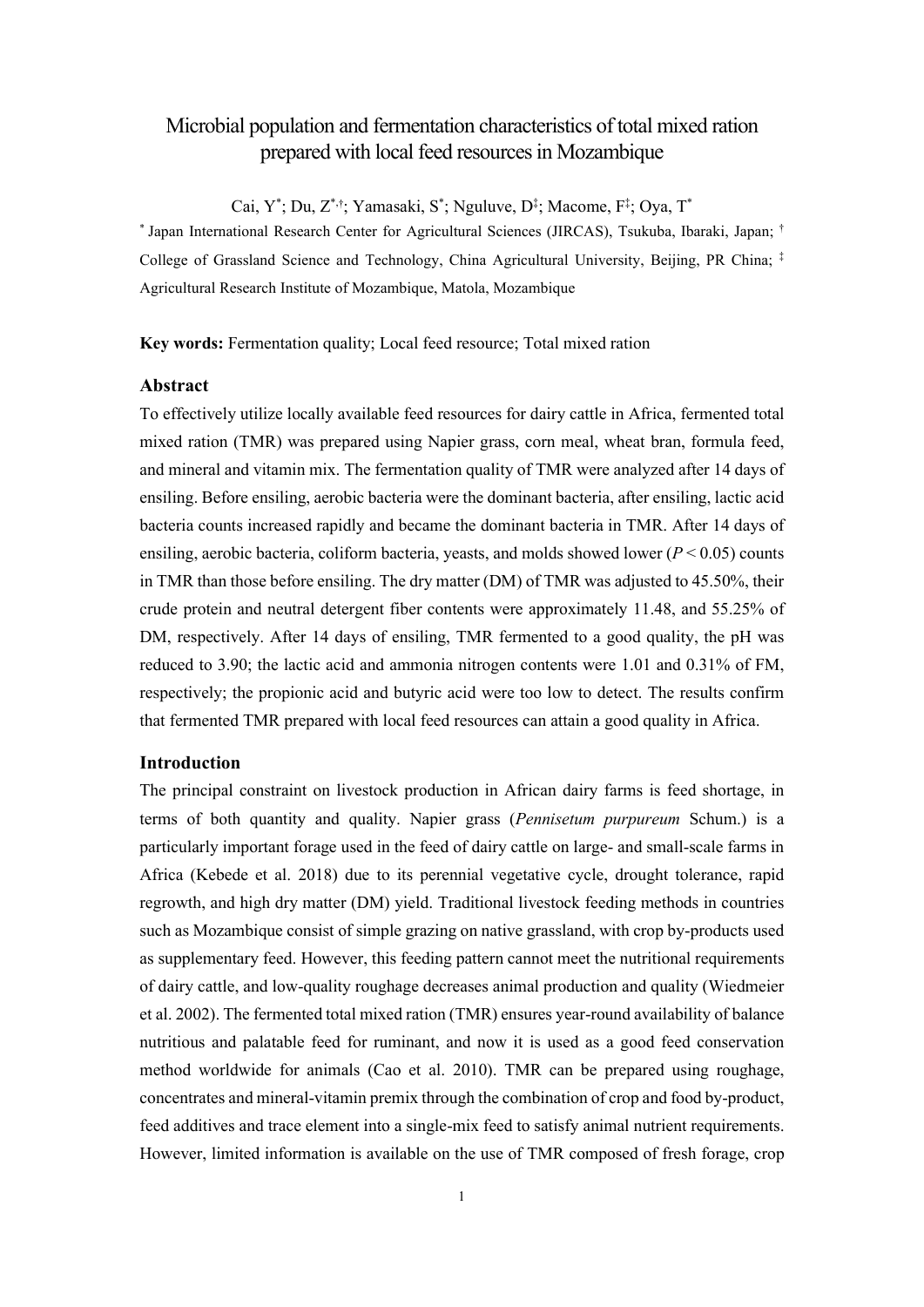by-products, and concentrates in Africa. The purpose of this study was to examine the microbial populations and ensiling characteristics of TMR prepared with local available feed resources.

#### **Materials and methods**

The TMR was conducted at an experimental farm of the Agricultural Research Institute of Mozambique (IIAM, Matola, Mozambique) in May 2018. The experimental treatments were local general diet (LGD, control) and TMR. Native grass was obtained from a representative natural grassland in Matola, Mozambique. The LGD is comprised of 40% native grass, 40% Napier grass (second-cutting at the early flowering stage), 18% corn meal, and 2% mineral and vitamin mix on a DM basis. The TMR consisted of 50% Napier grass, 15% corn meal, 15% wheat bran, 18% formula feed, and 2% mineral and vitamin mix on a DM basis. After harvest, the fresh forages in the LGD and TMR treatments were chopped into 1–2 cm long pieces before ensiling using a chopper (130 DX, ARS Co., Ltd, Osaka, Japan). After mixing the ingredients, the fresh samples of forage, concentrate, LGD, and TMR were collected on the day of cutting in triplicate to determine chemical composition and microbial population. 40 kg of remaining TMR materials was randomly divided into 5 equal parts, and then approximately 8 kg of material was packed separately into one 20 L polyethylene drum (Ka-Kosher Co., Ltd, Sinaloa, Mexico) silo for each replicate. Three silos were prepared for each treatment. All silos were kept at ambient temperature (25–38°C). After 14 days of fermentation, three of five silos were randomly opened to analyze the microbial population, chemical composition, and fermentation quality of fermented TMR. The microbial colonies were counted as viable numbers of microorganisms in log 10 colony-forming unit (cfu)/g on a fresh matter (FM) basis.

#### **Results and Discussion**

The DM values of Napier and native grass were 20.40 and 24.44%, and their crude protein (CP) contents were 7.35 and 10.46% on a DM basis, respectively (Fig. 1). DM, CP, and ether extract (EE) content were higher  $(P < 0.05)$  in the TMR and fermented TMR treatments than in the LGD treatment, whereas neutral detergent fiber (NDF) and acid detergent fiber (ADF) contents were lower ( $P < 0.05$ ). The chemical composition did not differ markedly between TMR and fermented TMR, indicating that TMR fermentation preserves well for feed nutrients. The low lactic acid bacteria (LAB) counts and high aerobic bacteria counts were observed in fresh grasses, LGD, and TMR before ensiling (Fig. 2). However, fermented TMR displayed satisfactory fermentation quality. LAB remained the dominant population in fermented TMR compared to other microorganisms related to silage fermentation. After 14 days of ensiling, mold counts were below detectable levels in fermented TMR. The fermented TMR silage was of good quality, with high lactic acid content (1.01% of FM), and a relatively low pH (3.90) and ammonia nitrogen (NH<sub>3</sub>-N) values (0.31 % of FM), and the propionic acid and butyric acid were not detected (Fig. 3). These results suggest that epiphytic LAB grew well in the TMR fermentation environment and produced sufficient lactic acid to inhibit the growth of other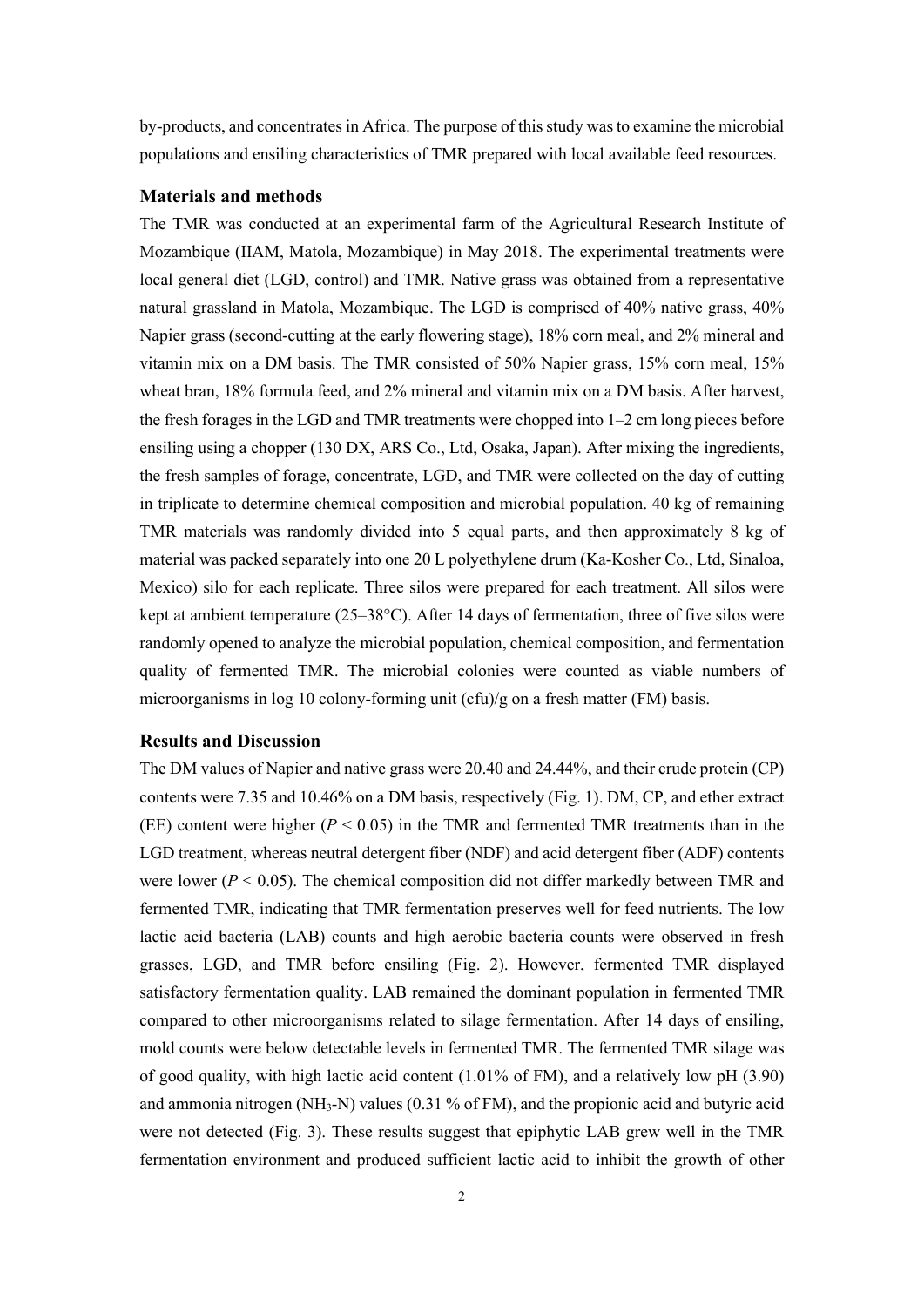

harmful microorganisms such as bacteria and reduce silage pH, resulting in high-quality of fermented TMR.

Fig. 1 Chemical composition of Native grass, Napier grass, local general diet (LGD), total mixed ration (TMR) and fermented TMR.



Fig. 2 Microbial population of native grass, Napier grass, local general diet (LGD), total mixed ration (TMR) and fermented TMR.